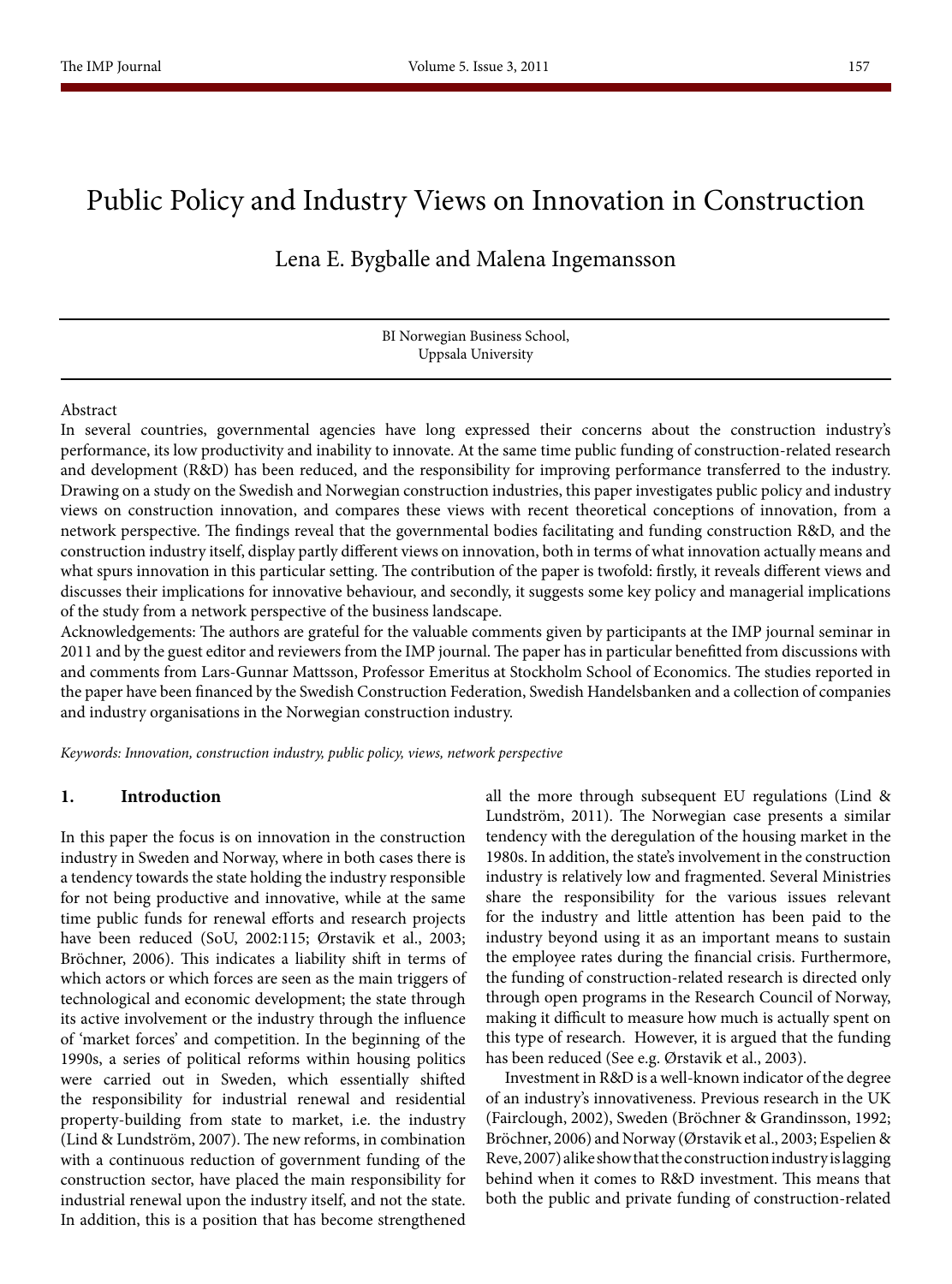research are low. Furthermore, previous research also finds that the industry is characterised by adversarial relationships and weak ties between the different actors, particularly when it concerns the establishment of long-term relationships. This is attributed to the tradition of competitive tendering and the industry's focus on the lowest price (Dubois & Gadde, 2002). The lack of interaction provides poor conditions for innovation, according to a network perspective of product development and innovation. From this perspective, any new solution needs to fit into a network of established solutions, which makes innovation an interactive phenomenon involving several different actors and resources. Thus the innovation process is spurred by interaction between actors and resources, and between producers and users (Håkansson et al., 2009).

The aim of this paper is to scrutinise the apparent lack of innovation, R&D investment, and relationships in construction, by using empirical findings from a study of the Swedish and Norwegian construction industries. Public policy and industry views on construction innovation are identified, and there is discussion of the gap between these views and recent theoretical conceptions of innovation from a network perspective. The study draws on the following sources: (1) A review of public documents on government policies and behaviour with regard to construction innovation and R&D funding, (2) questionnaires completed by the construction industry in both Sweden and in Norway, and (3) CEO interviews in both countries (ten in each country), where the focus is to reveal how innovation is viewed by the industry itself and how it actually takes place.

In the following sections, the paper presents a conceptualisation of innovation from a network perspective, and then applies this theoretical basis to discuss and compare the findings from the empirical study. The final section suggests some key policy and managerial implications of the study.

## **2. A network perspective on innovation**

## *2.1 Innovation – a matter of use*

For the last decade or so, innovation has been a buzzword in both the theoretical and empirical worlds. Much management literature points to different strategies of how to manage the innovation process in the pursuit of commercial success, and companies (as well as industries) are using it to demonstrate their progressive forward thinking. The view of innovation, as a spurring force of technological development and economic growth, has also made the concept popular in public policy, regarding mainly the potential advantages of innovation for actors such as companies and universities (See e.g. Eklund, 2007; Widmalm, 2008). From this perspective, there are three factors of particular value in fostering successful innovation: novelty of the new solution, financing

of the commercialisation process and, if the new solution is developed outside a commercial setting, transfer support (Ingemansson, 2010). However, this type of reasoning is more in line with the promotion of invention rather than innovation. An invention represents novelty of some sort, it needs to be financed in order to move from just being an idea to being something more concrete, and for this reason it also needs to be commercially produced somewhere. However, in order to become an innovation, i.e. a widely used solution, the new solution does not only need to be transferred from one context to another, it actually needs to fit in within these different contexts (Håkansson & Waluszewski, eds., 2007). A view of the innovation process that does not consider the actual use of the new solution results in a misguided understanding of how to promote innovation. First, if focus is directed to the achievement of novelty itself (invention) and not on its actual use (innovation), financing and transfer support are put before a deeper understanding of the using environment. Second, it will suggest competition rather than interaction as a promoter of innovation. This formulation is anchored in an economic orthodoxy, which in turn is based on models of the business landscape as a market in which innovation is instigated by either suppliers or users, with price and demand as the only driving forces of renewal<sup>1</sup> (See e.g. Solow, 1956; Mankiw, 1998). From this perspective, innovation is not a reciprocal development process between producers and users, but rather a linear procedure of new solutions being 'pushed out' by technology providers or 'pulled out' by users with specific demands. In spite of its simplified view of the organisation of business life, this neoclassical market model still dominates much economic thinking or, as put by Snehota (2004, p. 16):

"The neoclassical conception of market as the price determination mechanism is attractive. It has support of much of the theorizing in economics, is parsimonious and coherent and has gained a special status as the dominant perspective. The problem is that the neoclassical perspective on the market often provides only limited guidance for how to act within a market."

However, empirically-based research provides strong support for the belief that new solutions need to fit within both a using and a producing environment in order to become innovations. Firstly, the research indicates that a large number of product development projects fail because the resulting product does not sell as well as anticipated. This means that potential customers have been unable to make use of the new product (See e.g. Cooper, 1979; Dougherty, 1992; Pavitt, 1991). Secondly, when successful innovation does occur, which means that the new product eventually becomes a widely used solution, it often takes place in established producer-user relationships. (Harrison & Waluszewski, 2008; Håkansson et al., 2009) This suggests that

<sup>1.</sup> For further elaboration on this issue, see e.g. von Hippel 1976, Mowery & Rosenberg 1979, Dosi 1982, Lundvall 1985 and Verspagen, 2005.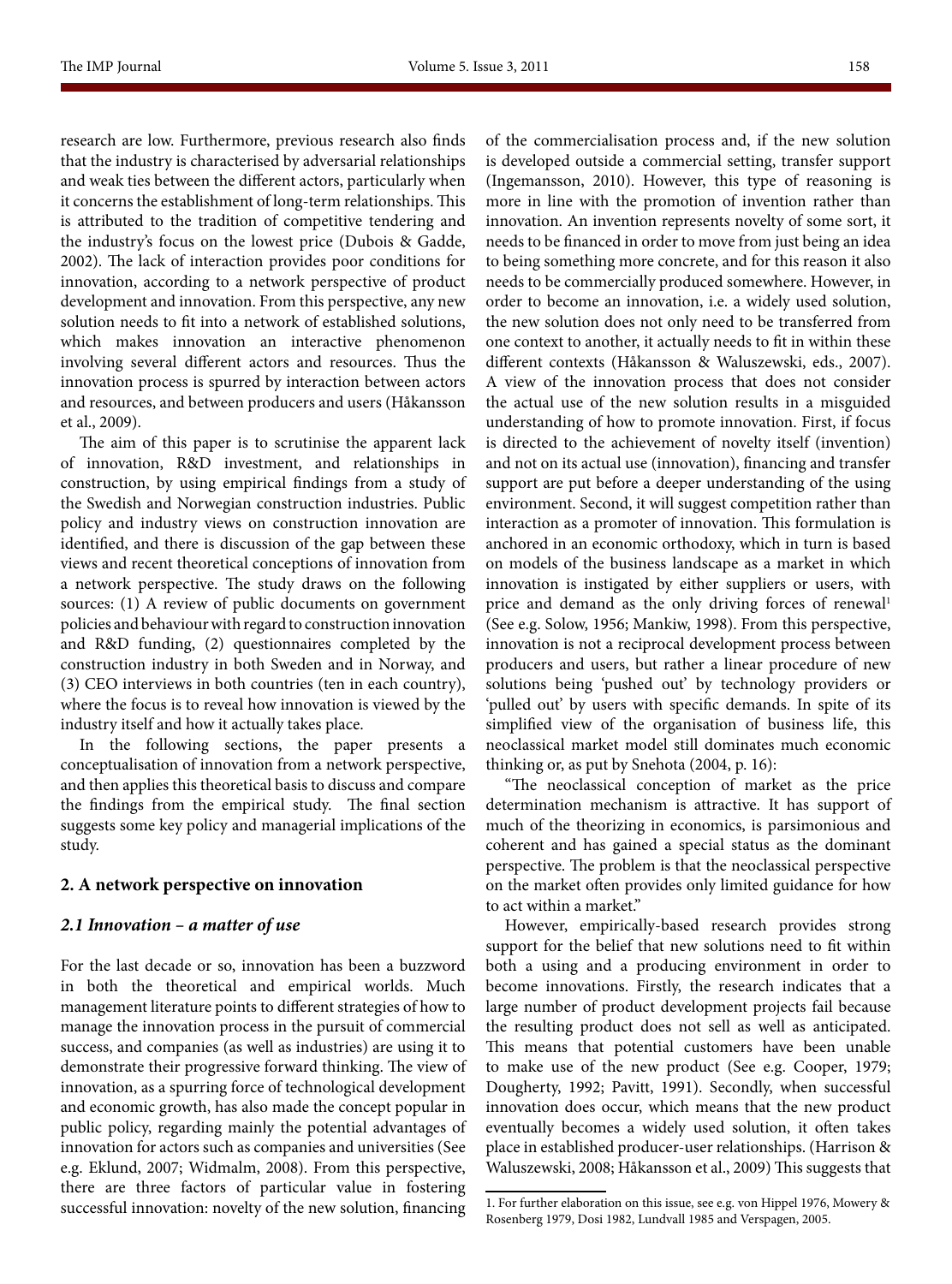mutual knowledge of each other's requirements, and earlier investments that accompany long-term relationships, create a high degree of relatedness between producers and users. This in turn increases the opportunity of producing something new and useful, and which thus facilitates innovation. When this mutual knowledge does not exist, and a new solution is developed and produced outside such established relationship structures, the achievement of innovation becomes more difficult.

The interactive nature of the business landscape, where long-term relationships between business actors influence the achievement of innovation, was acknowledged already in the mid-1970s within what later became known as the industrial network approach. Here the main issue of technological and organisational development is what is happening between actors and their resources or, between producers and users (See e.g. Mattsson, 1978; Håkansson, ed., 1982). The effect of interaction between actors in regard to innovation has also been picked up by others. In the late 1980s, Lundvall (See e.g. 1985; 1988) (together with other scholars), insisted upon a systemic approach to innovation, in what nowadays is referred to as the "national systems of innovation" direction. As opposed to the "push-and-pull" paradigm, in which the empirical mechanisms of innovation were assumed away in favour of simple inputs and outputs, Lundvall considered in-depth understanding of producer-user relationships to be of great importance for the understanding of innovation processes:

"The supply school concentrates upon the bottom of the black box where R&D is introduced and expects beneficial effects to come out at the top of the box. The demand school assumes that changes at the top of the box - changes in demand - will have beneficial effects at the bottom. A userproducer approach might be regarded as one revealing the content of the black box."(Lundvall, 1985, p. 28)

According to Van de Ven (1986, p. 604), also focusing on the interactive and process dependent aspects of innovation, realising innovation means the new solution has become "an implemented reality" and "incorporated into the taken-for-granted assumptions and thought structure of organizational practice". The new solution, whether material or immaterial, thus needs to become embedded in the established organisational and technical structures within its implementing contexts. For this to take place, the various parties involved in developing, producing and using the new solution all have to be able to derive benefit from engaging in the innovation process (Håkansson & Waluszewski, eds., 2007). It is not enough that a single manufacturer sees potential in a certain solution if the prospective users cannot implement it; or that a user sees great benefits in developing a new solution if the investment required to manufacture it exceeds any future returns. Rather, the developing setting must see some kind of benefit in developing the new solution, the using setting needs to embed the resulting product in its

existing activities, and the producing setting must be able to support its production based on that use (Ibid.). This implies that, in order to become an innovation, any new solution must combine and fit within established structures and within very different types of settings and, by extension, the different economic rationalities encompassing its development, production and use. It further implies that this requires stable producer-user relationships (Ibid.; Ingemansson, 2010). The next section will examine more closely what it means to create new solutions in an interdependent business landscape characterised by different rationalities.

## *2.2 The effect of the network*

Today, a great number of the activities needed to complete a single product or service are carried out across the organisational borders of a single company, encompassing suppliers, suppliers' suppliers, customers and so on (See e.g. Gudeman, 2001; Håkansson & Waluszewski, 2002; Håkansson et al., 2009). This interdependence creates the need for companies to interact in order to facilitate daily operations and long-term effectiveness. From an interactive perspective, companies are thus embedded in a network-like structure in which they interact in order to ease the constraints of their interdependency (Håkansson et al., 2009). This interaction entails a process of adjustment in which companies (both producers and users) make investments with the purpose of creating a better fit between them. In this process particular solutions, or combinations of resources, are created through repeated investment. Eventually this results in a network of interdependent solutions connected to continual investment, thus making these solutions difficult to replace or to combine with any solution developed outside this network (Gadde & Håkansson, 2001). The implementation of a particular type of solution or technology which is not in accordance with the network will not only affect the solution or technology it replaces, but the entire pattern of surrounding solutions, which makes it a very difficult and costly task (Dosi, 1982; Rosenberg, 1994; Håkansson & Waluszewski, 2002).

A new solution will always, in some regard, bear the hallmarks of the network in which it was developed. As any solution is rarely completely new in the sense that all its elements are "new to the world", it is always connected to the past, and to the established knowledge, conceptions or technical systems of its developing setting (Lundgren, 1991; Van de Ven et al., 1999; Håkansson & Waluszewski, eds., 2007). Also, as previously stated, to become an innovation or an 'implemented reality', the solution has to be applicable to the contexts in which it currently exists, which means that it needs to be adjusted to fit the surrounding conditions (Ibid.). In turn, these contexts have a heritage of their own, consisting of specific knowledge and material and immaterial solutions from which the current state has emerged. This suggests that innovation is a historical product, bearing the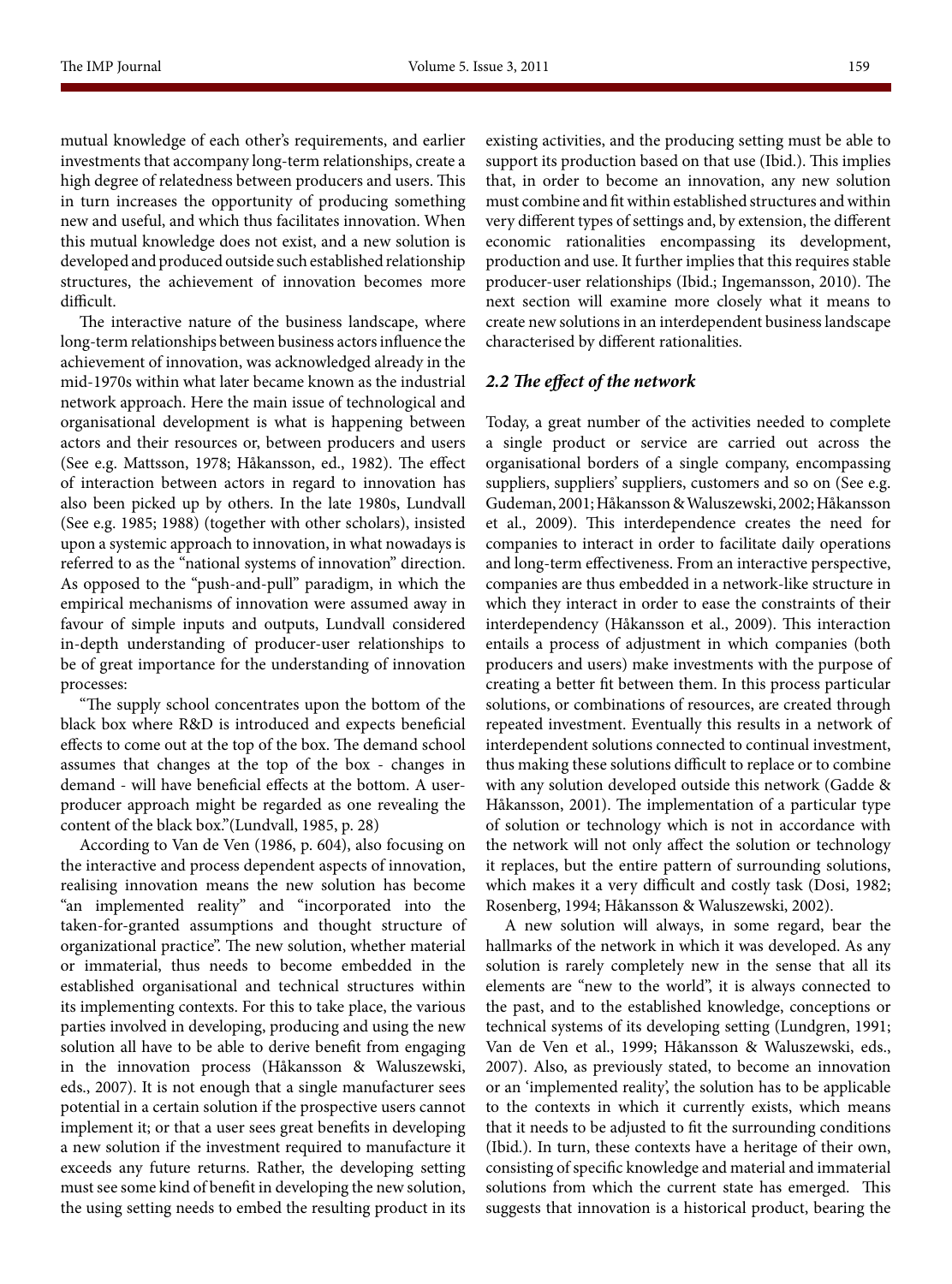hallmarks of its developing setting (in terms of which actors, resources and activities were present in that network) and which, in order to become successful, has to be adjusted to an implementing network with a history of its own (Ibid.). This is also implied by Stinchcombe (1990), who describes innovation as a "social system" that puts demands on both the developing and implementing settings in terms of technical and organisational adaptation; the more that the new solution deviates from earlier solutions the more extensive the changes need to be, which increases costs. As stated earlier, in much economic literature, innovation is primarily seen as a spurring force of economic growth, and as such an inherently positive economic phenomenon. However, in the empirical world, any change to the current pattern of investment equals increased costs as well as uncertain returns. It is also a matter of creating benefits for very different settings, which are driven by different rationalities (in terms of their historical and present situations). This means that renewal, in an interdependent business landscape involving different rationalities, is difficult as well as costly.

Even if the single company is but one component in a wider network, or system, of business actors, each company must function in order to contribute to, and benefit from, the system as a whole. From an inter-organisational perspective, for producers or users to benefit from the introduction of new solutions, these actors need to have the ability to actually create such benefits, by using both internal and external resources (Håkansson et al., 1993). According to the "absorptive capacity" view proposed by Cohen and Levinthal (1989), this is highly connected to a firm's investments in R&D. From this perspective there are two sides of R&D. Firstly, it can generate new internal knowledge leading to the development of new solutions. Secondly, it can enhance the firm's ability to assimilate knowledge in the surrounding environment, which then can be put to commercial use. From an interactive perspective, however, there are no clear boundaries between the activities and resources of the single firm and those made available through long-term relationships with other actors (Håkansson et al., 1993). This means that any firm needs not only to be able to assimilate new knowledge (through relationships and from 'outside'), but also to be able to combine it with established knowledge and existing solutions within the surrounding network. Thus, in order to have a positive effect on innovation–i.e. the achievement of a widely used solution–a firm's investments in R&D need to be combined with an understanding of how knowledge is transferred throughout the network to suppliers and customers, and how it is put into use. The next section deals with innovation specifically as defined in the construction literature.

#### *2.3 Innovation in construction*

In the construction literature, a great deal of attention

has been paid to the issue of innovation. Common to all these descriptions is their view of the apparent lack of innovation and productivity in the construction industry, which is considered to have a negative effect on the industry's performance (Egan, 1998; Koskela & Vrijhoef, 2001). A general observation in several countries is that the construction industry scores low on R&D expenditure and that few construction firms take advantage of R&D or innovation programmes offered by governments (Seaden & Manseau, 2001; Miozzo & Dewick, 2004)2 . Several explanations are offered for why the construction industry is weak on innovation. A key issue is that construction is a low-margin industry, with many small companies that lack the resources to invest in R&D, and consequently innovation. Further impediments are improper reporting of R&D expenses, clients being resistant to change, and governmental policies unsuitable for facilitating innovation.

The literature recognises that the traditional conceptualisation of innovation, measured R&D expenditures, and the number of patents and/or new products is not necessarily applicable in this particular setting, or in any other for that matter. Seaden and Manseau (2001) argue that innovation in organisational processes should also be considered. Organisational processes are very important in construction, as assembly methods and contracting arrangements are the core activities in this industry. That innovation is both product- and process-related is reflected in the many definitions of innovation in construction; for example, Slaughter (2000, p. 1466) defines innovation as "a non-trivial improvement in a product, process, or system that is actually used and which is novel to the company developing it". Early studies focusing on the technological and organisational interdependencies within the construction industry also demonstrate the complexity and difficulty of introducing new solutions within construction. For instance, in an empirical investigation of purchasing of new materials, Hammarkvist (1976) proposes that the use of a product, new or established, is dependent on a surrounding system of norms and regulations, different actors (e.g. contractors, architects, clients etc.), other products as well as processes. This in turn complicates the introduction of new solutions. (Ibid.)

Based on a review of construction literature, Blayse and Manley (2004) identify six factors driving or hindering innovation in construction: firstly, clients and manufacturers are important drivers of innovation. The key role of clients in promoting innovation is emphasised in the literature (see e.g. Winch, 1998; Hartmann et al., 2008), as their demands for a higher standard of work is likely to trigger innovative behaviour among their suppliers. Manufacturing firms are also key drivers of innovation. They can provide

<sup>2.</sup> R&D expenditures range between 0.01–0.4% of construction value-added for OECD countries (statistically limited to contractors and sub-trades) compared to 3–4% in manufacturing or 2–3% for all industries. (Seaden & Manseau, 2001)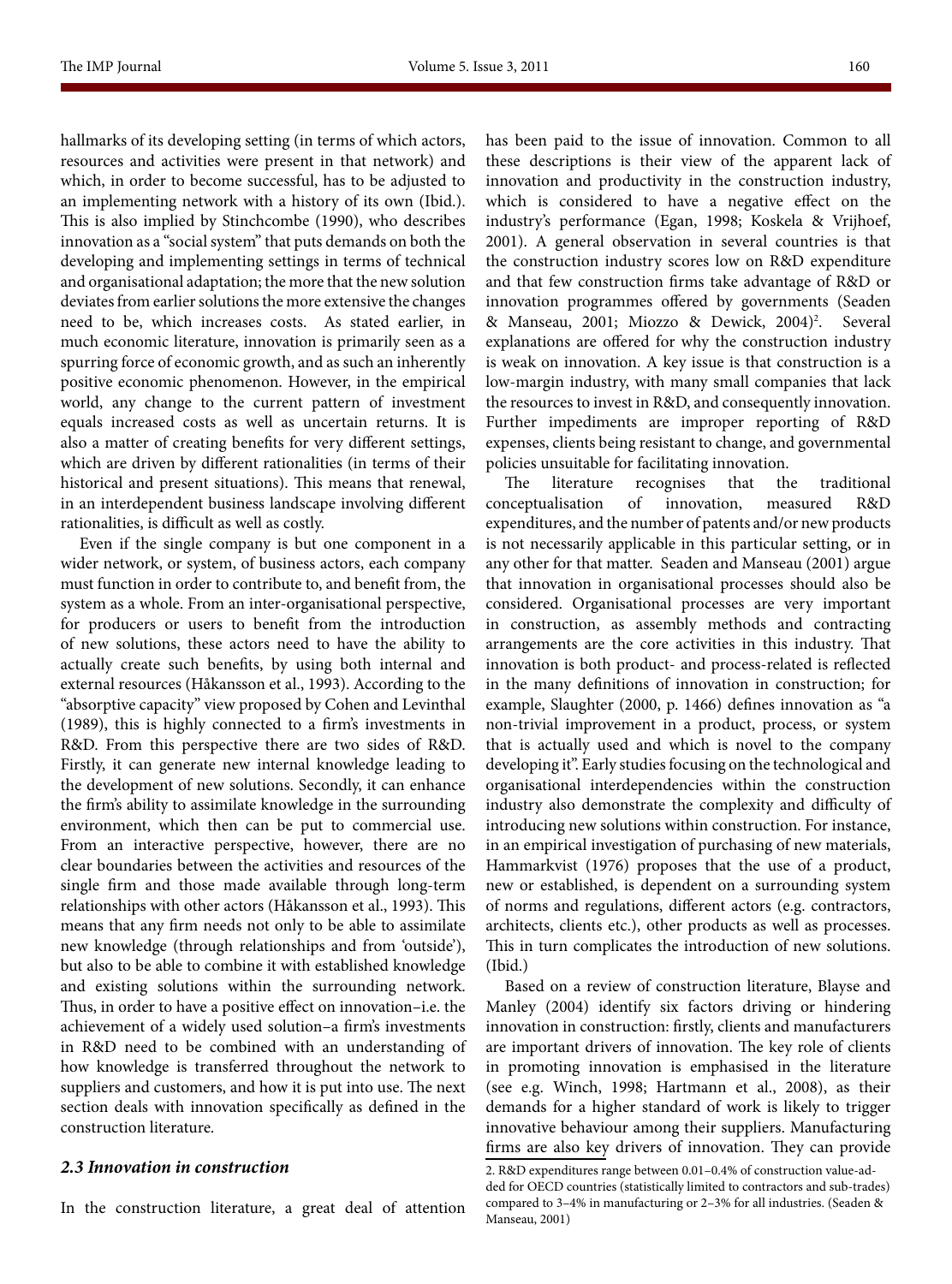innovative components, due to the fact that they operate in a more stable market, which means that they can maintain R&D programmes, learn from experiences and, from that, build knowledge bases. The second factor is the structure of production, which in construction is temporary and characterised by one-off projects. The scope for use of innovative solutions across multiple projects is limited, reducing the benefits of innovations and therefore the incentives to innovate. The third factor is the relationships between individuals and firms within the industry, and those between the industry and external parties. Industry relationships are 'loose', meaning that there are few benefits obtained from interaction and integration between parties – this is in line with Dubois and Gadde (2002), who found that because of the loose couplings in the permanent construction network, great opportunities for productivity and innovation are missed. Blayse and Manley (2004) also mention the benefits from building relationships with "innovation brokers", such as professional institutions, universities and construction research bodies, who can act as repositories of knowledge and actively disseminate knowledge. The fourth factor is the procurement systems in construction; instead of conservative procurement methods, such as lump sum contracts that hinder innovation, methods facilitating team integration (such as partnering) are likely to enhance innovative behaviour. The fifth factor affecting innovation in construction is regulations/standards. While prescriptive regulations are believed to hamper innovation, many recognise that performance-based regulations can in fact facilitate innovation. This requires, however, that the regulators and policy makers possess sector-specific knowledge. In other words, the design of regulations and standards must be approached strategically. The last factor is the nature and quality of organisational resources as related to the internal attitudes and processes conducive to innovation. Such resources include: a culture of innovation, absorptive capacity, innovation champions, knowledge codification systems, and an innovation strategy. These factors are important both to policy makers and industry participants in developing innovation strategies that are applicable to the construction industry.

# **3. Research design and methods**

This paper aims to investigate innovation in the construction industry from a network perspective. As we learned above, such a view indicates that innovation depends on a strong relationship between producers and users. However, previous literature on construction identifies a lack of such relationships in the construction industry, holding it as a key reason for the industry's low innovativeness. We take these findings as a starting point, delving deeper into possible reasons for these inabilities. Considering innovation as a network phenomenon has implications for the research design and the methods applied. A cross-sectional study of innovation in the Swedish and Norwegian construction industries was conducted between June 2010 and February 2011, combining quantitative and qualitative methods. The use of mixed methods research allows for triangulation and to study different aspects of a phenomenon (Bryman & Bell, 2007). Such a complementary design was suitable for the problem at hand. In this study it was necessary to identify the different views of governmental bodies/public agencies and practitioners in the construction industry on innovation, and to discuss reasons for these differences and their implications for innovative behaviour. Both Sweden and Norway were studied, since the construction industries of both countries face similar challenges. This allowed for some comparisons, revealing interesting similarities and differences between the two countries, through which to better understand the complex nature of innovation in construction.

In 2009, the Norwegian construction industry (including real estate companies [both service and finance], contractors, consultants, architects, rental companies, producers and trade companies that deliver to the construction industry) had a total turnover of 590 billion NOK and employed approximately 250,000 people. The industry is characterised by some large contractors (e.g. Veidekke, Skanska, NCC, AF Group, etc.), even if 97 percent of the construction companies in Norway have 20 employees or less. This high percentage is also true for Sweden. In total, there are about 500,000 people working in the Swedish construction industry, which includes organisations involved in administration, architecture, technical consultation, construction, installation and manufacturing of materials. This represents 10 percent of employment in Sweden. As three of the largest contractors, PEAB, NCC and Skanska, represent more than half of the industry's total turnover (which in 2008 was approximately 250 billion SEK), similarly to Norway the industry is dominated by a few big actors and a large number of small and midsized companies.

A survey was conducted in both Norway and Sweden. In Norway, the study of the construction industry was part of a larger research project on knowledge and innovation in Norwegian industry generally, A Knowledge-based Norway (Reve and Sasson, forthcoming in 2012). A standard questionnaire was developed for 13 different industries to cover topics relevant to innovation. The questions included: type of firm (independent, or part of a national or international corporation), the size of the firm (turnover, workforce), employees' education, and level of investment in competence development and R&D. Furthermore, the questionnaire contained questions about characteristics of each company's customer and supplier bases, as well as about interaction with other actors including public authorities, competitors, alliance partners, customers and suppliers, and R&D organisations. In Sweden, the questionnaire focused specifically on the construction industry with questions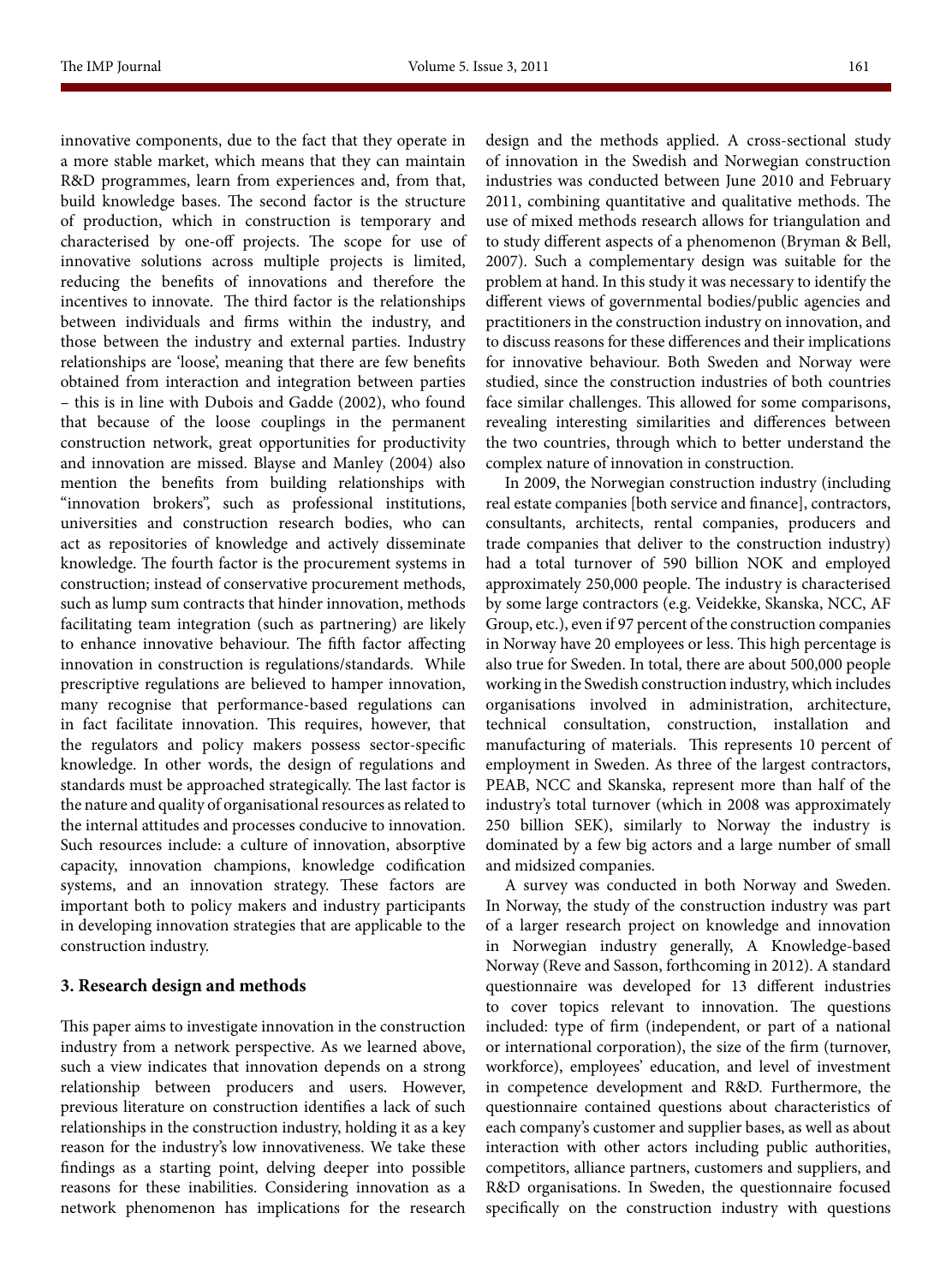concerning the key barriers to, and driving forces of, innovation. More specifically, this included aspects of educational level, methods of knowledge generation and transfer, organisational and technical progress during the last five-year period, key relationships within the construction network, and identified barriers to industrial renewal. The primary aim of the surveys was to collect data relevant to the focus on innovation, competence development and R&D, as well as to the degree of interaction and the dynamics between actors in the industry as a whole, which was perceived as being difficult to access through secondary sources and single interviews.

In Norway, the questionnaire was sent to 4,500 e-mail addresses covering the whole construction industry. The addresses were collected from the various industry organisations. Eight hundred and forty answers were received, approximately an 18 percent response rate. In Sweden, the questionnaire was sent to all registered member companies of the national trade association with five employees or more, covering 2,160 companies (almost exclusively contractors). This number also included around 200 group units for three of the largest corporations (PEAB, NCC and Skanska) spread across the entire country. Four hundred and forty answers were received, which gave a response rate of 20 percent. Seventy-five percent of the answers were from independent companies, while the remaining 25 percent came from group units belonging to the large corporations. This provided the opportunity to compare the differences in innovation between independent companies and group units within a larger corporation.

In conjunction with the surveys, qualitative studies were conducted to gather up-to-date and in-depth data about current business challenges, current views on and behaviour in the field of innovation, and interaction in the industry. Qualitative methods are useful to gain rich descriptions of interesting issues (Bryman & Bell, 2007), which in this study were questions relating to the barriers and drivers of innovation, inter-firm interactions, competition, and the role of different actors such as the firms, governmental agencies, and knowledge providers. For this purpose two data-gathering methods were utilised: in both Norway and Sweden, ten semi-structured interviews lasting about two hours were conducted, which yielded direct quotations from top managers in various parts of the industry. The questions concerned their experiences, opinions, feelings and knowledge (Patton, 2002) of technical and organisational development within their companies and the industry as a whole. In Norway, seven short case studies were also conducted, which provided an in-depth and contemporary understanding of innovation (Yin, 2009).

In addition to the primary data sources, secondary data were gathered and analysed. These included what were considered as relevant policy documents and other reports about construction R&D and innovation, as well as public statistics (e.g. Statistics Norway's innovation statistics). Archive data from both governments was used, as well as data from commissions, statistics agencies, public funding agencies, and R&D organisations. While there are two recent formal investigations in Sweden, and subsequent reports of R&D and innovation in construction (which were of immense relevance for this paper), there have been no similar initiatives in Norway. There is a forthcoming white paper to the Norwegian Parliament on building politics in general, which is the first in its kind. The paper has been delayed, but is expected in 2012. It has as such not been used in this analysis. Nevertheless, there are two official reports of R&D and innovation in Norway and also construction statistics, which have been used in the analysis. The analysis of the documents focused on views about construction innovation, definitions of innovation, perceived problems and suggested solutions, and public innovation behaviour such as funding of construction-related R&D over the years. No formal interviews were conducted with public policy makers or public agencies, besides informal discussions with representatives from the Research Council in Norway. Nevertheless, the views represented in the documents and statistics over funding were interpreted as public policy views and subsequent funding behaviour.

Both the quantitative and qualitative data were analysed in a qualitative way, based on theoretical insights focusing on drivers of, and barriers to, innovation and the role of interaction between actors. A concurrent triangulation approach was therefore applied (Creswell, 2009), which means that two or more data sources are compared to identify similarities and differences between the sources. Hence, even if the response rates of the surveys were low in both countries, the purpose was not to generalise statistically from these. Instead, several sources were combined to gain insight and increase understanding of the views on innovation within the construction industry (Bryman & Bell, 2007).

# **4. The public policy view on innovation in the construction industry**

# *4.1. The Swedish case*

In the 1940s the Swedish government took a first step towards governmental funding for construction research by forming The Governmental Committee for Construction Research (SKB). Two decades later, a debate on whether construction research should be organised together with the existing scientific disciplines or be run within a particular research institute, resulted in the establishment of two organisations; one of these would be in charge of distributing funds to universities and various institutes (The Swedish Construction Research Council) and the other would conduct research and development (The Swedish Institute for Building Research – SIB). This system remained intact for more than thirty years,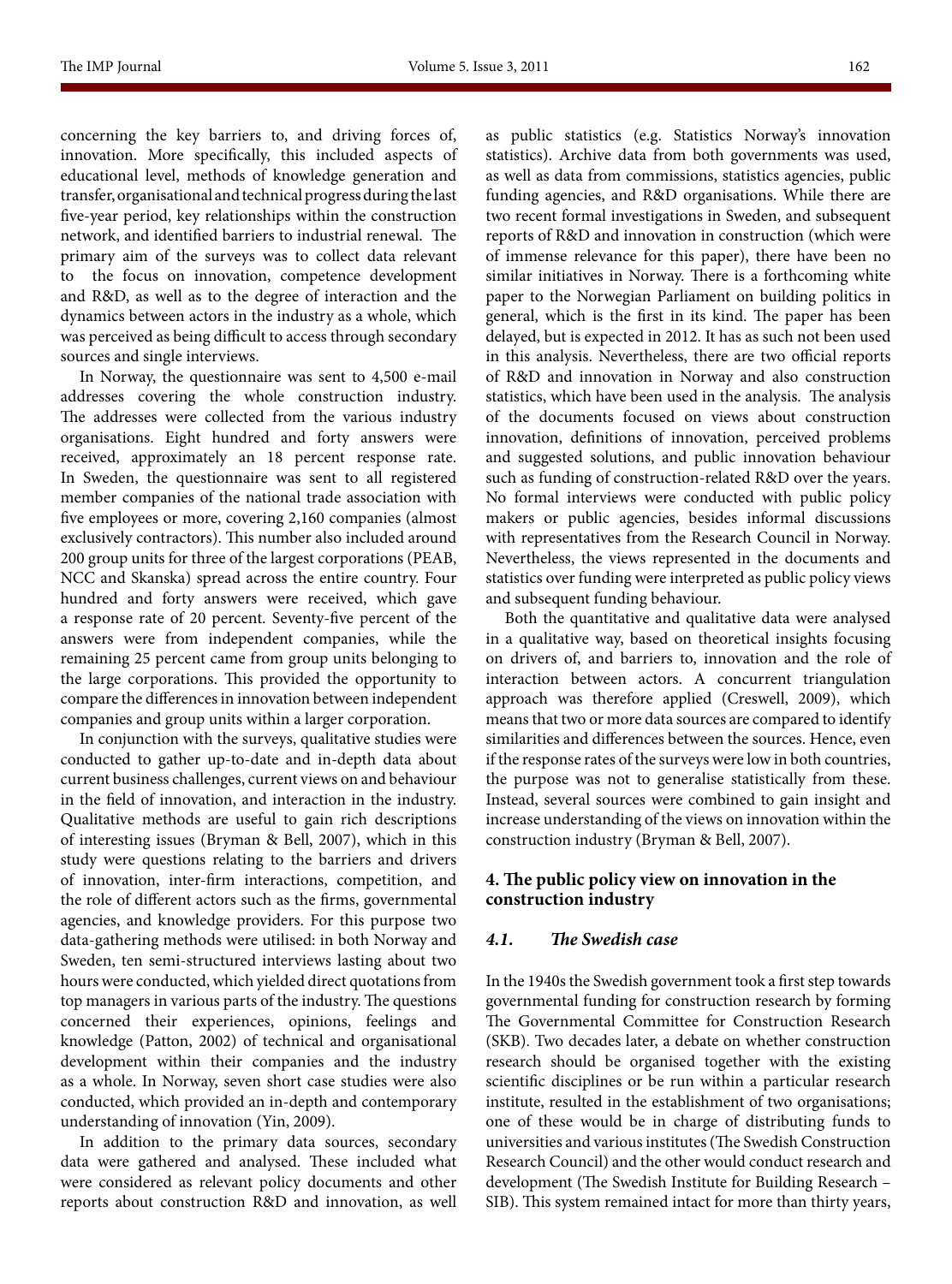until SIB was terminated in 1994 (even though parts of the organisation still exist at the University of Gävle) (Landin et al., 2011). This was part of a series of political reforms in the beginning of the 1990s, which drastically changed Swedish housing politics into what has been called "one of the most market liberally controlled housing markets of the western world" (Lind & Lundström, 2007, p. 129). Before these reforms, the Swedish construction sector was subsidised in various ways, making residential building primarily a state affair and not a market-driven one. Furthermore, in 2000, the Swedish Construction Research Council, which had had the construction industry as its sole area of responsibility since 1960, was reorganised into Formas, which became the new Swedish governmental authority for handling research and development issues within the industry. Since then, several research authorities and institutes dealing with questions relating to research and innovation within construction have been created, such as BIC (the Swedish construction industry's research centre), the SP Technical Research Institute of Sweden, Boverket (the governmental authority for community planning, construction and housing), and SBUF (the construction industry's organisation for research and development) just to mention a few.

The great number of different research institutes, foundations and authorities connected to the construction industry might suggest that there is a strong and definite focus on construction research in the Swedish innovation system. However, upon examination of governmental investigations scrutinising the role and contribution of these institutes, another picture comes into view. From these investigations it can be concluded that construction is not treated as a socalled 'strategic research area' from a political standpoint, and that research efforts are very fragmented as well as often divided into broader areas such as 'technology' and 'society' (Bröchner, 2006; Prop, 2008:09:50; SFD, 2009:6). It is not a given that these broader themes are negative for the industry from a development standpoint (as they might offer some collaboration opportunities between different industries and research areas). However, not only does it make it difficult to assess how much research funding is actually put into construction and the direction and total scope of the different research efforts, but also how this research is used (or not used) by the industry.

Even the main governmental authority in command of research and development within the industry, Formas, has other responsibility areas such as environmental issues and agriculture. In the hope of fostering a more concentrated and rigorous approach in the industry, since the restructuring of The Swedish Construction Research Council in 2000, many mergers and collaborations between different research institutes and authorities have taken place. There have been several formal collaborations between Formas and BIC, and in 2010 BIC merged with BQR (The Council for Constructing Excellence) to form IQ Samhällsbyggnad (The Swedish Centre

for Innovation and Quality in the Built Environment) (www. bic.se). Also, by order of the government in 2007, Formas started a formal collaboration with Vinnova (a Swedish governmental body responsible for funding and facilitating innovation in various industries) regarding environmental technology where "sustainable construction" was part of the programme (VP 2007:02). However, besides this effort, the overall focus on the construction industry has more or less been non-existent within Vinnova's research programmes (Bröchner, 2006; SFD, 2009:6).

In a debate article published in early 2011, the director of the SP Technical Research Institute suggested that the construction industry should once again appoint its very own research council, so that funding to the industry would not be affected by other research areas considered of greater strategic importance (Ny Teknik, 2011). This tendency has also been addressed in an investigation by SBUF. In a report on construction innovation, it was concluded that the governmental effort in the early 2000s of appointing specific strategic research areas (also referred to as "strong research environments") has led to less funds being spent on construction research. Instead, due to the strict funding programmes, universities prioritise more basic research areas within the natural sciences, which have been classified as strategically important for Sweden's position as one of the leading nations within research and innovation; this has made it difficult for both construction companies and academia to acquire funding for research efforts related to construction (Bröchner, 2006; Landin et al., 2011).

Governmental investigations evaluating the quality and efficiency of the construction industry in Sweden can be traced back several centuries and, despite the many different subject matters of these investigations, some critiques remain the same. The industry is constantly blamed for increasing housing prices and that it suffers from cartelisation (and thus a low degree of competition), not to mention accusations of its low quality and low efficiency (Bröchner, 2011). At the beginning of the 21st century the Swedish government once again appointed a commission to investigate the lack of industrial renewal in the construction sector. The commission was to examine and propose suitable measurements of how to "promote the competition as well as counteract competitioninhibiting behaviour…and increase the quality within the construction sector" (SoU 2002:115, preface). In the resulting report, the commission suggested that many of the industry's problems were due to lack of competition, which was the cause of high prices, low productivity, bad quality and little inducement for transformation. Another major concern was the role and position held by the developer, i.e., the clients. The commission suggested that the clients needed to become more knowledgeable and put themselves in a better position to put more demands on the final product. This was partly related to the law of public procurement and the legal question of which party was responsible for any construction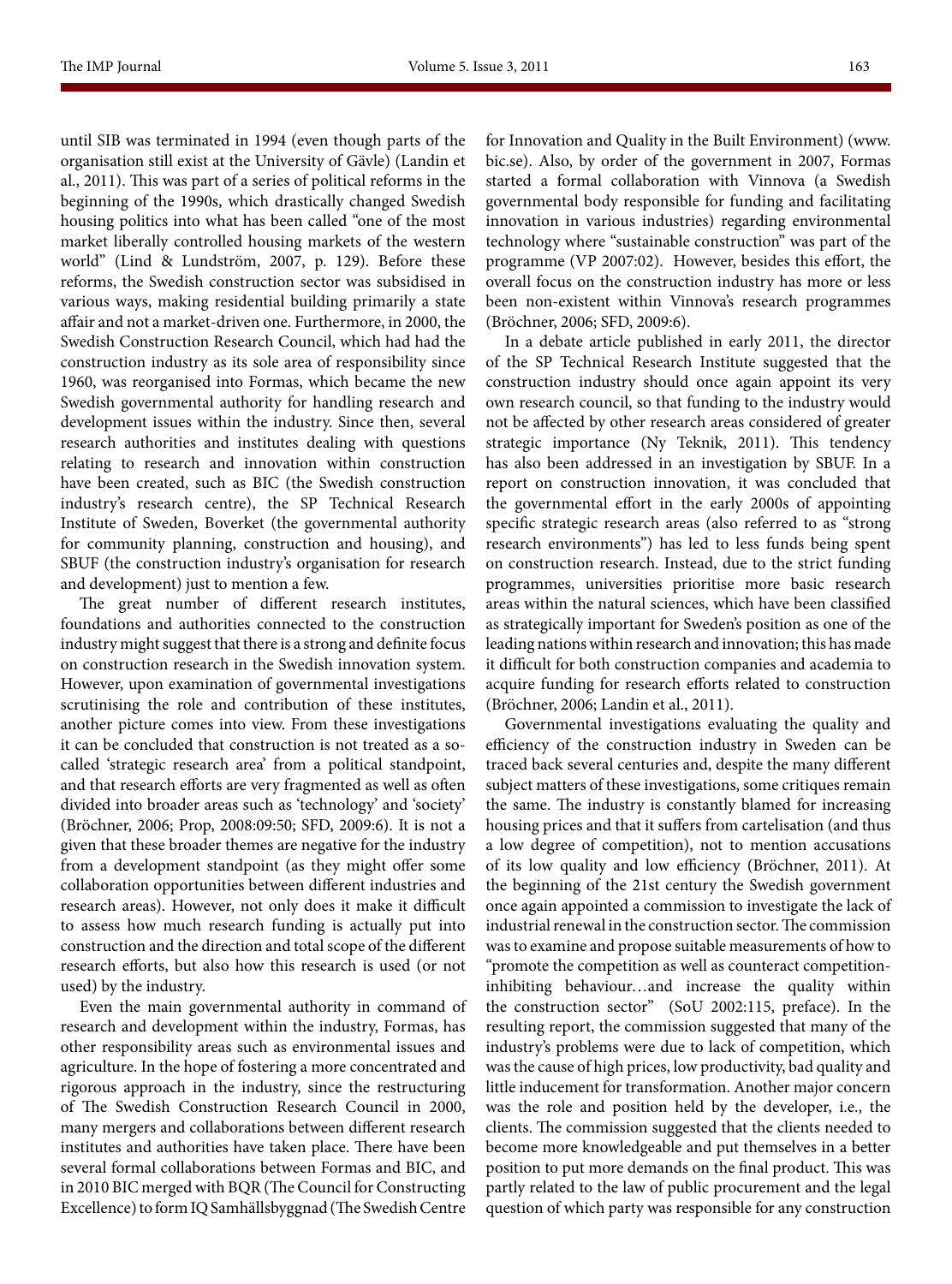errors or negligence once the product is finished. Concerning companies' expenditure on research and development, little was said. The only conclusion that was drawn was that the larger firms had the greatest ability and sophistication to provide the new technology that could lead to "important innovations"3 (SoU 2002:115, p. 230); further, that research, in addition to universities and various research institutes, was channelled mainly through manufacturers of material, components and equipment.

Seven years later, in 2009, the government decided to do a second investigation, as there still did not seem to be any real industrial renewal or development. This time it was the Swedish Agency for Public Management that took charge of the investigation. In spite of the rather nuanced picture of the industry and its problems that was outlined in the report, one of the key recommendations remained increased competition:

"Thus, a generally heightened propensity for change and more competition are according to The Swedish Agency for Public Management the single most important factors in increasing the spread of innovations and consequently the efficiency and quality of construction"4 (SFD 2009:6, p. 77).

Thus, the overall picture that emerges of the governmental support structure for research and innovation within the Swedish construction industry is that the large number of actors has created disunity and confusion as to what is being done and how the industry in turn makes use of it. It can also be concluded that the public policy image of the industry that emerges from the two investigations is that the construction industry mainly suffers from a low degree of competition, and that has adversely affected innovation.

# *4.2 The Norwegian case*

In contrast to Sweden, there have not yet been any governmental investigations of industrial renewal and innovation in the Norwegian construction industry. However, there is a general concern over the Norwegian industry's low score on standard indicators of innovation and R&D. In 2008, The Ministry of Trade and Industry presented Norway's first white paper on innovation: Report No. 7 (2008-2009) to The Norwegian Parliament - An Innovative and Sustainable Norway.<sup>5</sup> Innovation is defined in the white paper as "to do something new in order to create value". It has been continually emphasised in this paper that a new idea or invention cannot become an innovation before it has been applied and commercialised. It has also been emphasised that moderate market competition provides a pressure on existing companies to improve and innovate. Too strong or too weak competition, on the other hand, will hamper innovation. Furthermore, the importance of collaboration is acknowledged, as increased innovation occurs as a result of

5. Translated from Norwegian by the authors

interaction between suppliers and users.

In A More Open Research System<sup>6</sup> , (Official Norwegian Report 2011:6), the commission appointed by the Ministry of Education and Research, expresses concerns over Norway lagging behind the other Scandinavian countries in production of research. One proposal is to restructure the public funding system. Instead of focusing too much on specific topics, funding to the open research arena must be increased, thereby making it possible for more researchers to compete for a share of the money. However, whilst arguing that competition in general promotes quality and efficiency gains, it is also acknowledged that competition may have negative effects. As the commission puts it:

"Competition may counteract the willingness of longterm thinking and to invest in where the output is uncertain. Competition may also be resource-consuming" (Official Norwegian Report 2011:6, pp.  $19$ <sup>7</sup>.

Furthermore, the commission argues that collaboration is important for knowledge sharing in the research system, and that it is important to create mechanisms for this. A balance between collaboration and competition is therefore seen as vital for the research system.

The construction industry is not specifically mentioned in the two governmental reports on innovation and research. However, the report on innovation refers to examples of construction-related innovation. These include the use of innovative materials and designs in the new opera house in Oslo, the value of applying building information models in construction projects, and allowing for effective information sharing. Nevertheless, when the report considers different areas that are important for innovation in general, such as demographic development and environmental challenges, it does not mention the obvious role of the construction industry in helping to overcome them. Neither is the construction industry mentioned in the report on research, when considering the traditional strategic areas for research in Norway.

Even if there is apparently little attention paid to construction-related research and innovation in Norwegian public policy documents, the debate over this topic has been intense at certain times. The key dispute relates to the seemingly reduced funding for construction-related research over the last 15 years (as illustrated in Ørstavik et al., 2003) and to the lack of domestic construction research programmes by the Research Council in Norway. Industry organisations and construction companies interpret this situation as governmental bodies' lack of interest in construction, and as their failure to understand its importance to Norwegian society. The reply to this accusation, particularly from the Research Council, is that the situation is a result of the industry's failure to apply for funding. It argues that there are other, even if general, programmes suitable for funding

<sup>3.</sup> Translated from Swedish by the authors

<sup>4.</sup> Translated from Swedish by the authors

<sup>6.</sup> Translated from Norwegian by the authors

<sup>7.</sup> Translated from Norwegian by the authors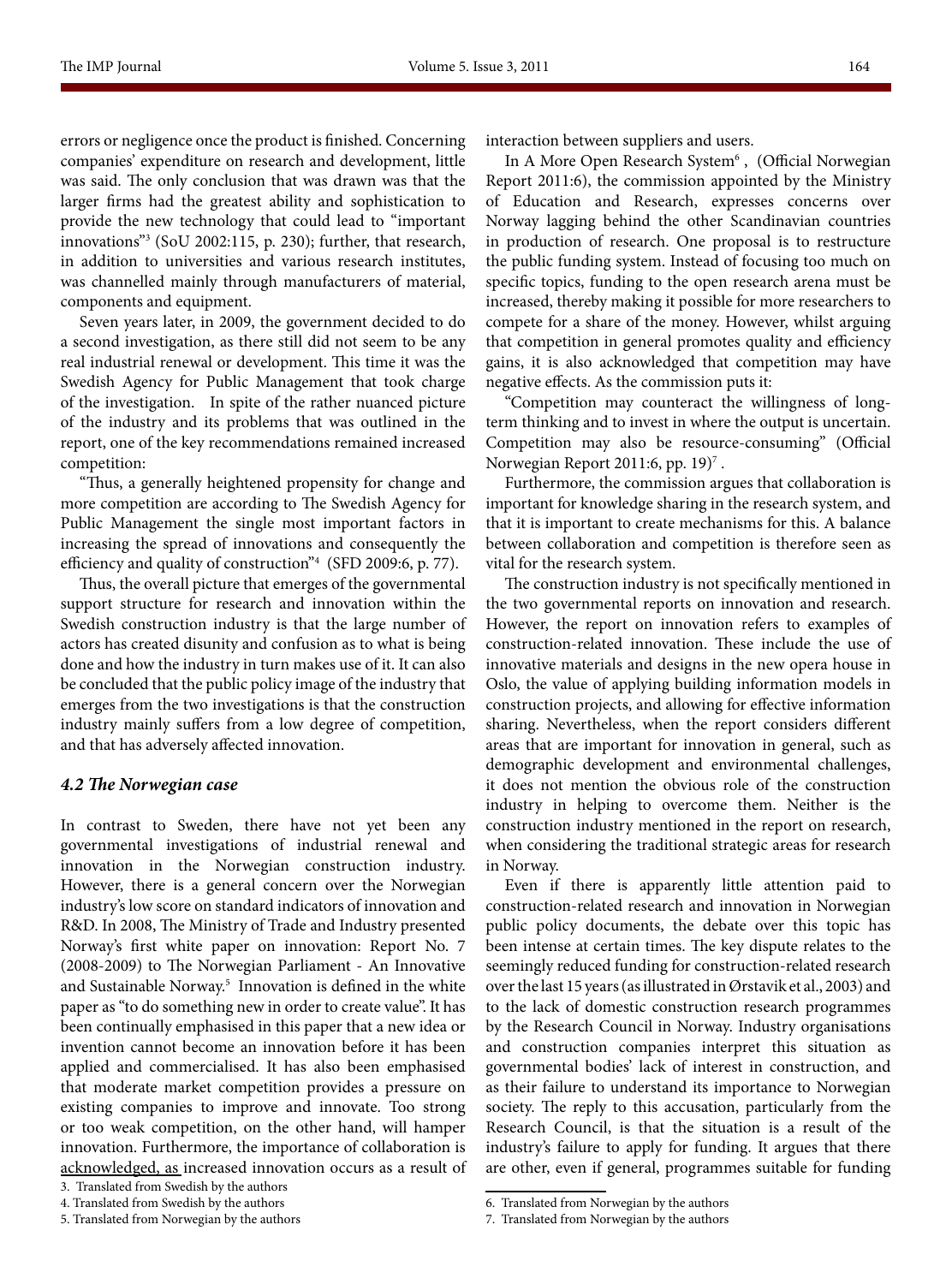research on construction-related issues (Hallèn, 2010)<sup>8</sup>. There are in particular two such programmes for which the construction industry is encouraged to apply. The first programme is The SkatteFUNN tax deduction scheme for R&D in Norwegian companies. According to the Council (www.forskningsradet.no), "the scheme is linked primarily to the individual company's ongoing needs in development and innovation". The main idea is that companies engaged in R&D activity on their own or in collaboration with others may apply for a tax deduction. The second programme is the User-driven Research-based Innovation (Norwegian abbreviation: BIA). This programme is not dedicated to any pre-determined theme and applicants must "compete for funding on the basis of how well their proposed projects can contribute to research-based innovation and value creation" (www.forskningsradet.no).

At the annual construction conference in 2010, the CEO of the Research Council in Norway addressed the apparent lack of interest from the industry in applying for the different programmes, particularly the BIA. The speech was titled: "Does the construction industry need research – and is it willing to?" (Hallèn, 2010) . He showed that the construction industry (confined to the executing part of the industry, that is, contractors and sub-contractors) has the smallest number of projects within BIA of all industries, and that there has been a substantial decrease in construction-related applications and funding in recent years (from 31 million NOK in 2007 to 24 million NOK in 2010). He also illustrated that the industry does not apply when times are good, showing a correlation between increase in turnover and a reduction in applications. Compared to other industries, construction also participates less in the Skattefunn programme, and overall spends very little of its turnover on R&D (less than 0.2 percent). He concluded that the construction industry simply does not use the public funding system and ended the presentation by outlining some barriers towards R&D in construction: the lack of knowledge sharing, lack of management competence, tendering and contract strategies, too few demanding clients (and therefore too little competition based on quality and customer orientation rather than price), and finally the need for the social sciences to better understand construction.

When looking at the public funding of constructionrelated research in Norway, the funding seems generally to have decreased over the years and become more fragmented. The most important research institute, SINTEF Building and Infrastructure was established in the late 1940s by the Royal Norwegian Council of Scientific and Industrial Research, which was one of the five original Research Councils in Norway until they were merged into one in 1993. In 1986, the institute became an independent foundation and in 2006 it was merged with the SINTEF research organization's building research activities. From being directly funded by the Research Council system, funding to SINTEF Building and Infrastructure primarily comes from contracts won in open competition. Funding from the Research Council constitutes only 20% of the total funding. The research institute is responsible for two large research centres funded by the Research Council of Norway: COIN Concrete Innovation Centre, which was one of 14 centres for researchbased innovation established in 2006 (emphasising Norway's long-term prioritising of R&D for the business sector) and the Research Centre on Zero Emission Buildings (ZEB), which was one of eight national centres for environmentfriendly energy research that were established in 2009. These two centres contribute to upholding the amount of public funding to the construction industry. Besides these two centres, the funding has decreased substantially in recent years from an already low level (e.g. in the BIA program there has been a reduction from 31 million NOK in 2007 to 19 million NOK in 2011). The last publically funded research programme for construction was initiated and funded by the Ministry of Local Government and Regional Development and the construction industry itself. The main objective was to reduce building costs. The total budget was 185 million NOK of which the industry paid 105 and the ministry 80. When the programme ended in 2010, there was a discussion between the industry and the Ministry of how to continue the work. The industry suggested establishing its own centre for R&D in construction, funded by the Ministry, however this was not followed up. Instead, the ministry has announced a white paper to the Norwegian Parliament on building politics, where the commission has been asked to comment upon the challenges facing the construction industry, which will include issues relating to productivity, innovation and the need for greater research.

## **5. The construction industry's view on innovation**

As we have seen earlier in this paper, research and development investments are well-known indicators of an industry's innovativeness (Seaden & Manseau, 2001; Fairclough, 2002; Miozzo & Dewick, 2004). In the Norwegian study the focus was therefore on construction firms' investments and participation in research projects. Similar to previous research (e.g. Seaden and Manseau, 2001), the findings show that the construction industry invests little in R&D compared to other industries. According to Statistics Norway (2009), other industries spend on average three percent of their turnover on R&D, while the survey reveals that nearly all of the contractors used less than one percent of their total turnover on R&D in 2009. There are some differences between large and small firms, but still nine out of ten of the large companies in the Norwegian construction industry (annual turnover above 100 million NOK) spent less than two percent. Even if there were no great differences between small and large firms in the Norwegian study with regard to

<sup>8.</sup> Presentation given on the annual construction conference in March 2010. Translated from Norwegian by the authors.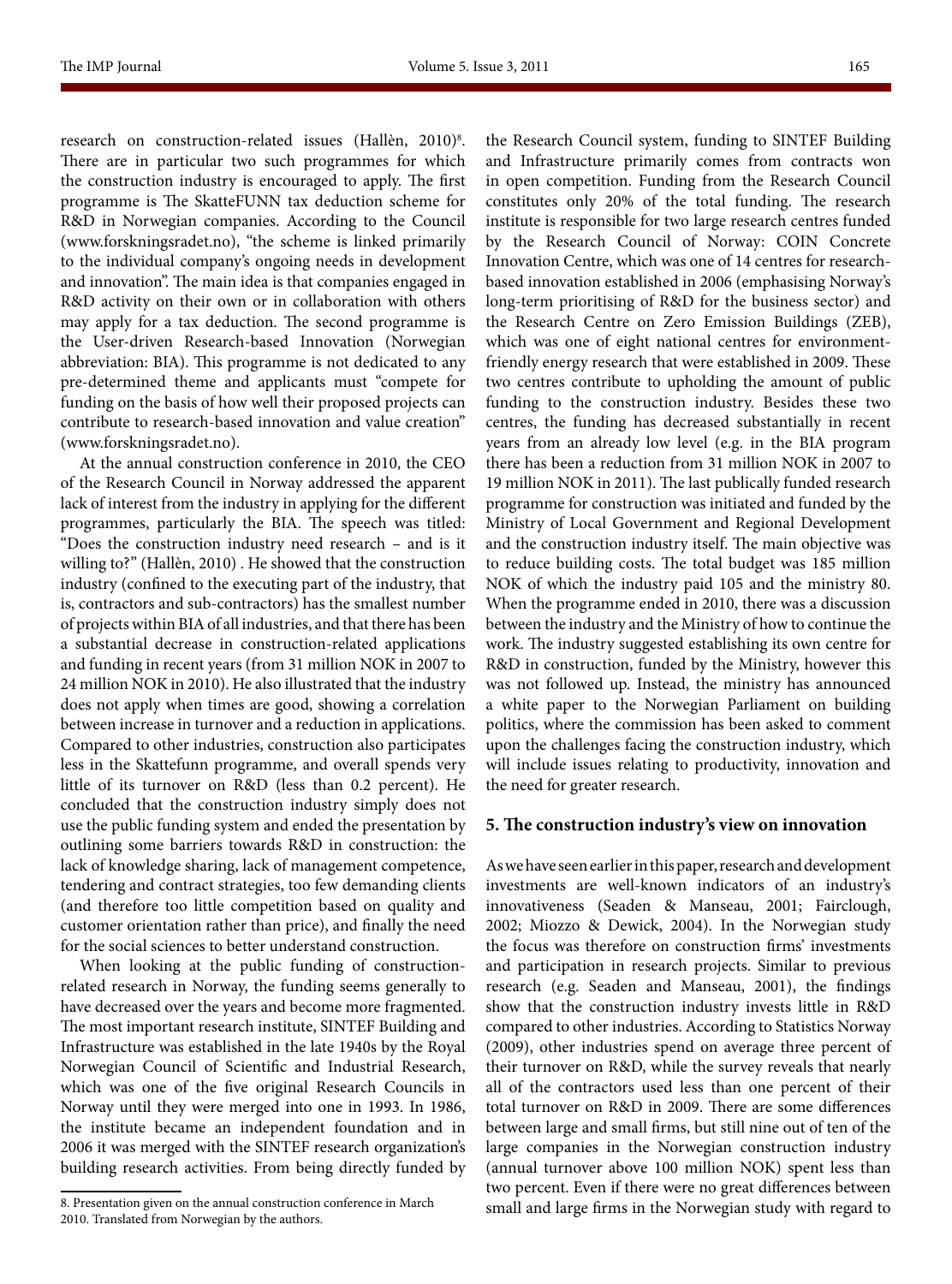R&D investment, there are still significant differences as to whether the companies had participated in R&D projects. While few of the companies with a total turnover below 100 million NOK said they had run their own R&D projects in 2009, nearly half of those above 500 million NOK reported that they had. Furthermore, two out of three of these companies said they had participated in collaborative R&D projects.

These numbers give a negative picture of the industry's interest in R&D and subsequent innovation abilities, but it might be explained by the industry's view on innovation. In the interviews with the Norwegian CEOs, they were asked to reflect upon the concept of innovation. Each of the managers described innovation as closely intertwined with the actual work practice of the companies, and as a continuous development process that involved the improvement of existing processes and products and finding new solutions. As one of the managers said:

"I don't have any clear definition of innovation, but innovation occurs in projects. Ideas occur, which are further refined and managed. Innovation is not directed by any research programme as such. Of course we take part in formal research programmes to develop knowledge, but that it something other than innovation".

The low investment in R&D can therefore be explained by the view of innovation as something that occurs through actual practice and not necessarily through formal R&D initiatives. Resources are spent on continuous improvements, and this is reflected in the way the managers talked about innovation as "the small steps", "stone by stone" and "small, but frequent steps".

The Swedish questionnaire did not include questions regarding actual R&D investment numbers, however, it is clear that investment in R&D is generally not perceived as the most important factor in increasing the innovativeness of Swedish industry; only one out of five respondents considered increased investment in R&D a decisive factor in renewing the industry. However, there were some differences between large and smaller companies: more than one out of three companies with a turnover of 140 million SEK or more (which was defined as a large company in the Swedish survey) perceived R&D as important, but only one out of ten of the companies with a turnover of 20 to 80 million SEK (which was defined as a small company in the Swedish survey) said the same. Also, there was a difference between the independent companies (generally smaller firms located outside growth markets) and the group units (generally bigger companies located on growth markets): only one out of seven independent companies considered increased investment in R&D of the highest importance for increased innovation, while this was true for more than one out of three of the group units belonging to larger corporations.

An interesting finding is that when asked about where innovations take place, the Norwegian construction companies reported to a higher extent than companies in other industries that innovations happen in collaboration with others (Statistics Norway, 2009). This finding corresponds with the emphasis on projects as the main source of innovation and, in construction, projects are by definition inter-organisational. In the surveys, respondents were asked more specifically about the importance of different actors for the company's renewal and development of new ideas, processes and products (i.e., innovation). In the Norwegian study, local customers were considered the most important, followed by suppliers, personal networks and industry organisations. Nevertheless, even if suppliers in general were seen as important for innovation, when asked about the strength of relationships with specific industry actors, Norwegian contractors viewed their relationships with suppliers (e.g. technical contractors, trade organisations and producers of materials and products) as weak. This indicates that, even if suppliers are viewed as important for innovation, companies do not have appropriate the relationships to exploit the opportunities.

In the interviews, we asked the managers to elaborate on the interaction among the different actors. Both Norwegian and the Swedish construction managers noticed that there is too little collaboration in the industry. As one of the Norwegian managers pointed out: "We have ways of relating to each other that hamper innovation and I don't think we work together in a very smart way".

All of the Norwegian managers emphasised that closer collaboration in the supply chain is a key focus area for further improvement. This was also an issue brought up in the Swedish CEO interviews. The view was that if other industries can keep the supply chain together and provide an integrated offering to their clients and end consumers, then why couldn't the construction industry do the same? This would require close upstream interaction between consultants, different contractors, specialists and suppliers. To some degree this type of interaction exists already, and when asked to give examples of innovations in the companies, the managers in the Norwegian study described innovation processes clearly characterised by close collaboration with other actors. The seven short cases of innovation that were included in the Norwegian study show a similar pattern. Nevertheless, the focus on price and arm's length relationships were seen as a main barrier to innovation in the construction industry. Construction is a low-margin industry and the managers reported a strong focus on price in all parts of the industry. According to the managers, this gives few incentives to invest in R&D and innovation; customers primarily choose the lowest bid anyway. As the CEO of one of the main contractors explained: "When price means everything, it is impossible to think about innovation in a low-margin industry".

There was a concern that public clients do not invest in and contribute to supplier development in the industry compared, for example, to the Norwegian gas and oil industries. Some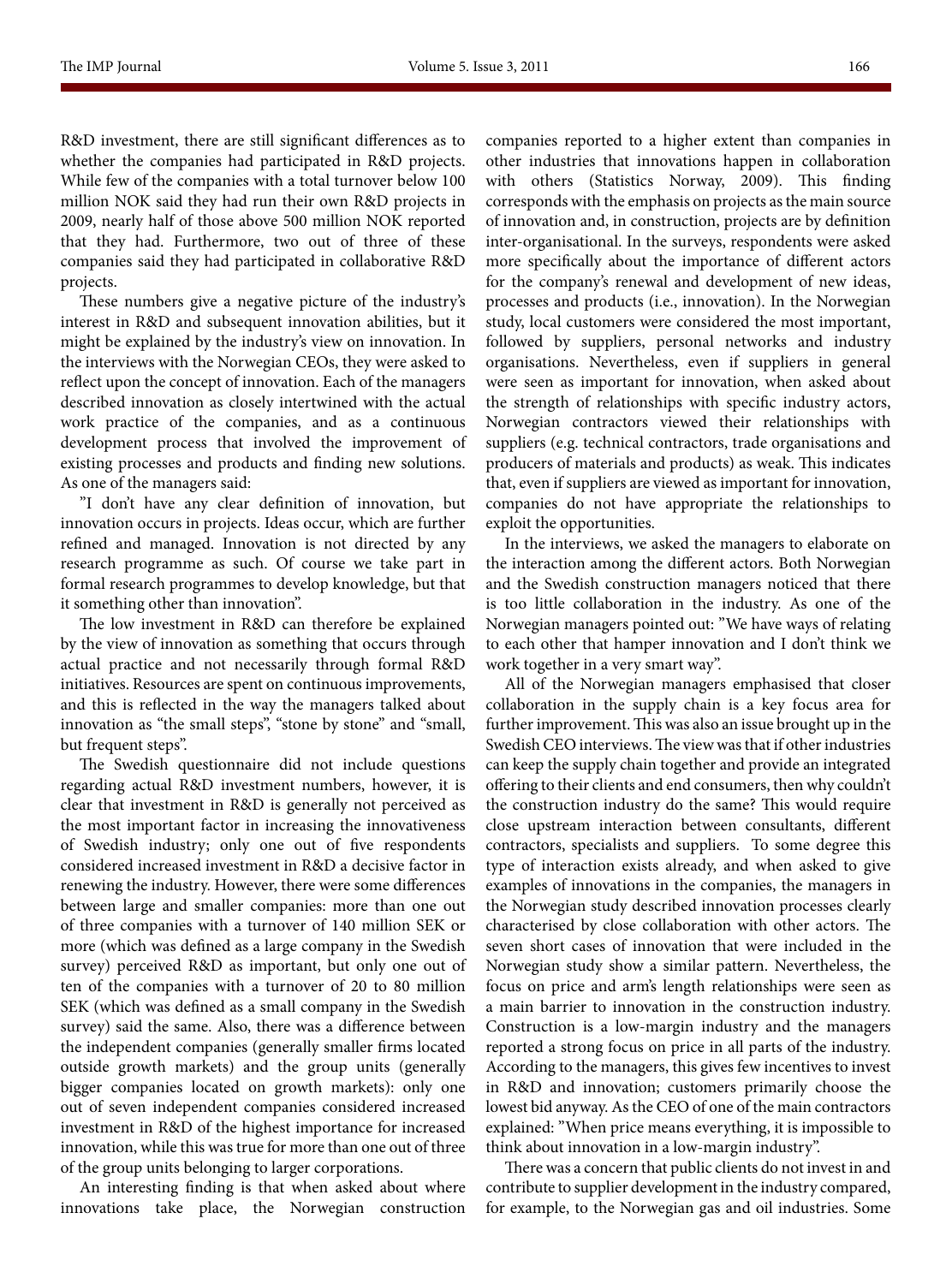clients, however, both in the private and public sectors, have started to include other selection criteria than price when contracting, such as competence and construction methods. Together with the development towards larger and financially stronger companies in the industry, the Norwegian managers saw this as an important condition for increasing their investments in R&D and innovation.

Just as in Norway, the Swedish survey showed that customers were considered a very important source for the development of new products, services and processes but also co-workers, which was considered an equally important source. This is in line with the general conditions for the industry – the "one-off nature" of the projects, which in a sense makes every product a prototype, makes the client a central actor in formulating the specifications that often set the frame of the project (the client's role in the preceding process however depends on which type of contract that has been settled). However, even if the survey showed that suppliers were not considered the most important party in renewal efforts, it was clearly shown in the CEO interviews that suppliers were involved in such efforts through the provision of both new products and services. Thus, in both Norway and Sweden there seems to be some inconsistency between the view of suppliers and subcontractors in regard to innovation, and their real involvement in renewal efforts.

In addition to customers and suppliers, both of the surveys also included questions about the importance of other actors for innovation. The results show that R&D institutes and public funding agencies are in general considered least important. Yet, again, in the examples of innovations, several of the managers describe how R&D institutes contribute to the process and some managers, particularly of material producers, consider them as fundamental. A key concern is that the basic funding to such institutes has decreased, meaning that they have to rely on consultancy work instead; as a result, their objectivity has been called into question. Several of the Norwegian managers claim that the industry is ignored by public funding agencies, which may explain why such agencies are considered of little importance. Some also feel that it is far too resource consuming to apply to the Research Council of Norway. There is a general feeling that the Norwegian government pays too little attention to the industry beyond using it as a main tool for fighting recession and avoiding high unemployment rates. The industry does not have its own ministry, but must engage with many different ones, and it does not have its own programmes in the Research Council, as previously described earlier in this paper. An acknowledged exception is the focus on reducing energy consumption and emissions from buildings and building materials (e.g. concrete), which is reflected in new regulations and the funding of COIN and ZEB mentioned in the previous section. In several of the Swedish CEO interviews, another particular reason for why these actors score low was advanced: the barrier lays in not wanting to share with others. If a company develops something internally, or in collaboration with a client or a supplier, it more or less becomes the property of the company and can thus be used as a competitive advantage. However, if a new solution is developed in collaboration with a research institute, such as SBUF, it becomes "public property" and available to every company. There is also the belief that R&D institutes and the governmental support structure need to adopt a more holistic approach to the industry and not just consider specific issues. In general, the focus on environmental issues is considered by the managers as a key driving force of innovation in today's construction industry. It is, however, a concern that the regulations will contribute to innovation initiatives only if accompanied by sufficient funding and focus on competence development.

## **6. Concluding discussion and conclusions**

This study of public policy and industry views on innovation in the Swedish and Norwegian construction industries has revealed interesting issues that might be subjects for further discussion. Firstly, the identified gap between public policy and the industry, particularly in Sweden, in regard to what spurs innovation in the construction sector is not very surprising in itself. It is rather the nature of this gap and the consequences that it has, which requires some thoughtful reflections. What, then, is the policy recipe for increased renewal and innovation? While there seems to be a common picture of innovation as the actual use of new solutions, and that clients matter a great deal in this process, the main recipe of how to achieve innovation is still through competition; particularly in the Swedish context, where this is explicitly advocated in two public investigations carried out in the last decade into the main barriers to industrial renewal in the construction industry. The strong focus on competition as the key to increased innovation indicates that the prevailing policy image in Sweden is influenced by the fact that innovation is seen as being achieved by single actors through a "push-and-pull" mechanism, where the only influencing factors are price and demand (See e.g. Dosi, 1982; Mowery & Rosenberg, 1979; von Hippel, 1976 for further elaboration on this issue). Such a view clearly fails to see the interactive effects occurring within the constructing network that, as stated above, can act to both hinder and drive innovation. It also fails to see that the construction industry is already highly driven by competition-promoting mechanisms, such as the law of public procurement and the strong price focus at every stage of the supply chain. Is, then, an even stronger endorsement of competition the answer? Norway, on the other hand, presents a more nuanced picture where the public policy view of innovation in general is that only moderate competition is beneficial and that competition in regard to quality, rather than price, needs to be emphasised. As for construction, the problem is that the interest in this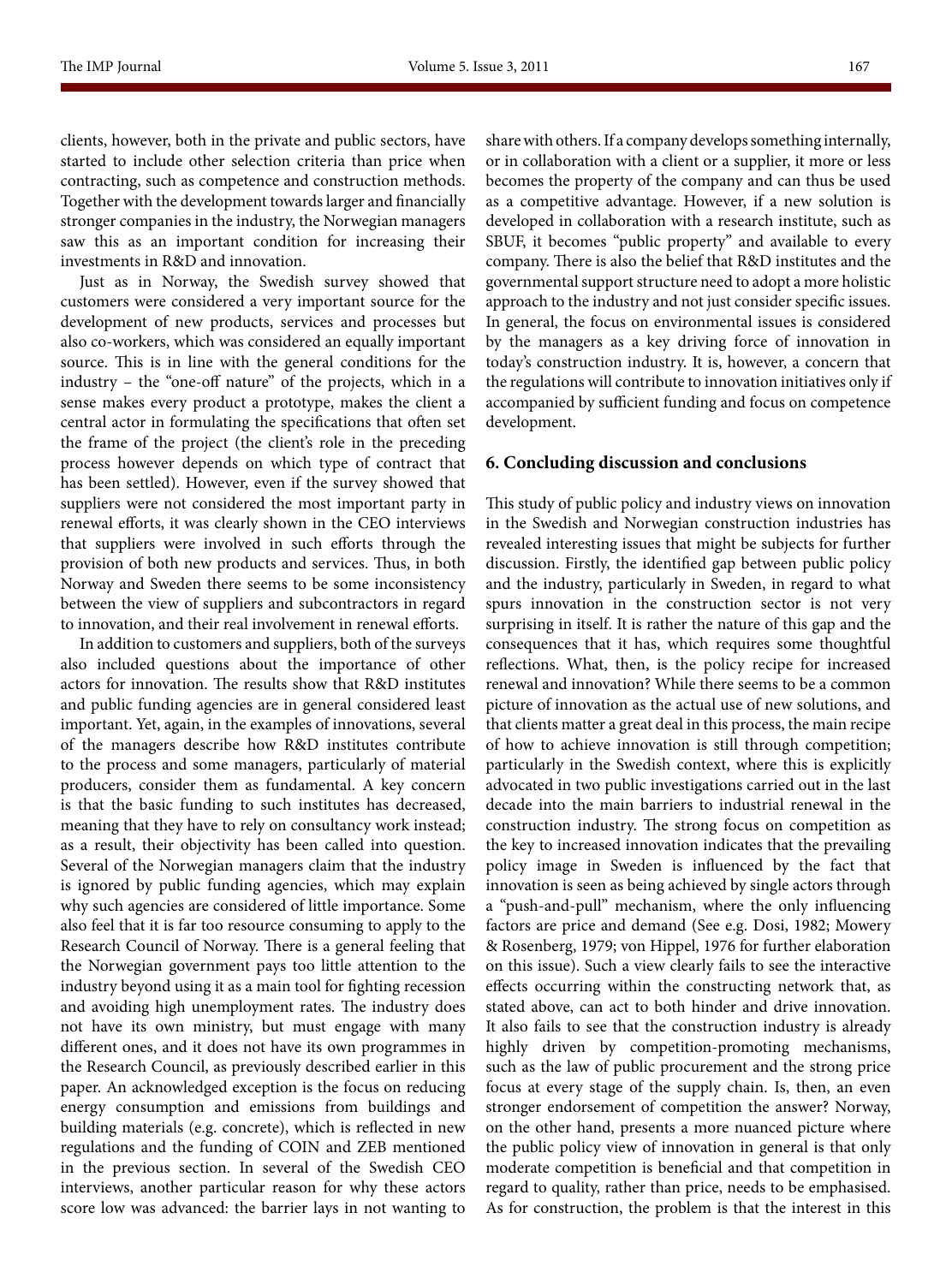industry has been relatively low from governmental bodies. The interest increased as a result of the financial crisis in 2008, where construction was considered as an important means to sustain employment rates. Related to this renewed interest, the Ministry for Local Government and Regional Development has initiated an investigation and the first white paper to the Norwegian Parliament on building politics, where the industry's performance, as well as its challenges and opportunities are likely to be discussed. The report is expected during spring 2012, and it will be interesting to see what views are taken.

The public debate about the construction industry in both Sweden and Norway has focused on the industry's needs for revitalisation and improvement, as well as addressing the lack of research. However, this study shows that, at the same time, the public efforts to support the industry have become fragmented and have declined over the years. Firstly, this relates to a fragmentation and decrease in the public funding of construction-related R&D. Secondly, despite the vital role the industry plays both in regard to sustaining the employment rate and to building communities, a number of different overlapping governmental departments share responsibility for the industry. Furthermore, these departments have several other areas of responsibility that seem to get more attention. This indicates a liability shift in terms of the state taking less responsibility for the construction industry and its situation, and shuffling off the supposed productivity problems to the industry itself. In Sweden this can be seen in a series of political reforms within housing politics that have restructured governmental support during the last two decades; a similar development has been ongoing in Norway, such as the deregulation of the housing market in the 1980s.

Delving further into the R&D issue, this paper's findings suggest, in line with previous construction literature, that R&D spending is low in construction compared to other industries. However, as stated by Seaden and Manseau (2001), R&D expenditure might not be a proper tool to measure industrial innovation within construction. The nature of the industry – being project-based and organised in terms of different activities and processes among a large number of different actors – suggests that much development is organisational rather than technological. Furthermore, both in Sweden and Norway the industry perceives formal research efforts as of less importance for renewal and innovation. Instead, collaboration with clients and the "small steps" of continuous development in the projects are seen as key to the development of profitable and sustainable solutions. However, there is a difference between smaller, independent companies and units within larger corporations. The latter group seems to have a more positive attitude towards R&D and has made substantial investments in research and technological development during the last few years.

Earlier studies on innovation in the construction industry show that a stressing issue in construction is the loose

couplings and lack of long-term relationships between the different actors. As a result, opportunities for creating important network effects, and subsequent productivity and innovation gains, are missed (See e.g. Dubois & Gadde, 2002). The results of this study demonstrate that suppliers are generally seen as less important for renewal than clients and, in the Swedish case, as even less important than coworkers, which suggests that there is relatively little upstream interaction in the industry. From an interactive perspective, interaction and relatedness between producers and users are the foremost reasons for achievement of innovation (Håkansson et al., 2009), which suggests that the obvious lack of such interfaces hinders innovation within the construction network. When price means everything, as the managers in the study point out, relationships are hard to establish. This, in turn, reduces both opportunities and incentives to innovate, according to the CEOs that were interviewed. What is interesting to note here is the industry's apparent inability to see that investment in R&D and innovation is in fact a prerequisite for reducing long-term costs. This might be explained by the fact that the industry mainly operates through one-off projects, which in turn induces a short-term perspective on costs and benefits (See e.g. Brown et al. 2001).

Another interesting reflection is that perhaps it is the network structure of the construction industry itself that in fact hinders innovation; there are several interdependencies but, because of the inability to establish proper couplings, the continuous confrontation of different logics and rationalities act as barriers to innovation but as drivers of loose and standardised interfaces. The construction industry is often described as complex, and this complexity stems not necessarily from the large number of actors and interdependencies in the network, but from the lack of integration. However, it is not a given that increased interaction will give the desired effects. There are always particular interests and dominating actors within any network, which direct the creation of couplings towards efficiency and effectiveness gains for specific parties. Hence an important issue for governmental bodies, when intervening in such networks, is to consider what types of efficiency and effectiveness are desired and for what purposes. Here, a decisive factor is which actor or actors have the ability to influence the network, and how governmental policy makers are to gain and make use of such knowledge.

It might also be appropriate in this respect to reflect on the fact that long-term relationships in this particular setting are not necessarily associated with positive outcomes. The construction industry represents a network that has always been criticised for inappropriate networking and interaction. Joint price-setting has been reported, and this type of collaboration might be seen as the main reason why there is so much focus on competition and regulations for the bidding process, especially in public projects. The fact that this type of price setting would have been useless had the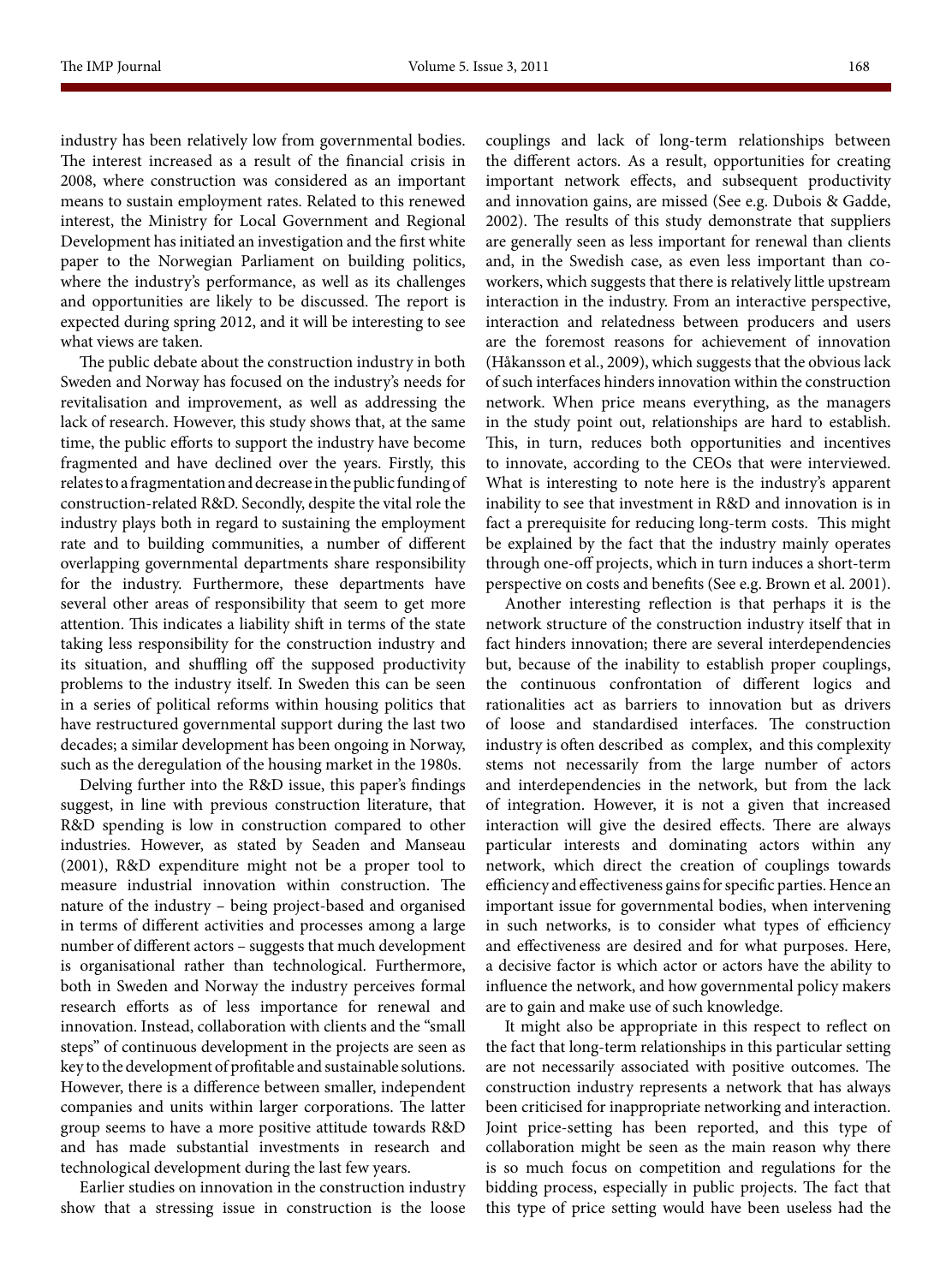process been based on competence and previous experience instead of price seems to be a fact either ignored or not fully understood.

There seems to be awareness within the industry of the loose couplings and lack of long-term commitments inherent in the construction network. In addition, there seems to be a view of suppliers and subcontractors as less important in renewal efforts than customers (and even co-workers in the Swedish case). This view might be the result of two interacting factors: how public procurement is implemented with price being the only focus, and the unstructured collaborations in terms of new clients, suppliers and subcontractors being involved for each new project. The question is whether this can be adjusted through new regulations, or if the problem lays in the very implementation of the regulations, and thus in the structure of the construction network. As suggested by Gadde and Dubois (2010, p. 261), if the industry is to make use of collaborative efforts and establish more longterm relationships the "dominating course of action applied in construction" might need to change over time. According to them, construction companies will then need to see the benefits of interacting over time and attempt collaboration across projects. Either way, if regulations and standards meant to facilitate renewal and innovation are to fit with the industry, there needs to be an understanding among regulators and policy makers of what drives and hinders innovation in this particular setting. Otherwise, as suggested by Blayes and Manley (2004), they might represent obstacles instead of enablers of renewal opportunities.

What does this mean for regulators, policy makers, and the industry itself – how can the network theory be used to capture what is going on? The lack of an organised structure for construction-related research (and thus indirectly education) seems an obvious problem. As stated by Blayse and Manley (2004), building relationships with professional institutions, universities and research bodies can have a positive effect on innovation. From an interactive perspective these effects come in the shape of indirect benefits such as educated people entering the industry, and of a strong knowledge base being produced over time, eventually and slowly leaking out through interaction to be applied in different industrial applications. This type of knowledge is already embedded in the methods, processes and equipment that the industry uses today. However, which type of research or knowledge they are based on is far from obvious, which makes the downsizing of various research efforts and knowledge production a risky business. The effects are already apparent; the industry is in need of a stronger knowledge and research base. How it is to make use of it is, however, a different question and the answer is far from obvious. Nevertheless, what has become clear in this investigation is that while public funding of research efforts is necessary because of the indirect benefits that they provide over time, the industry itself also needs to shift its focus in order to be able to make use of such knowledge.

Awareness and use of external sources of knowledge need to increase, and a more open approach to research and development is required, both in regard to internal and collaborative efforts.

Earlier studies of innovation in construction point to the need for a deeper understanding of the industry in terms of its organisational challenges and how relationships are formed (or not formed) throughout the network. This suggests that a network approach to innovation is a suitable method for trying to capture how different types of renewal and innovation take place. In this study, it was used to understand the relationship between public policy and industry views on innovation, and also how the industry views its relationships with other actors.

As a suggestion for future studies, there seems to be a need for a deeper look into the innovation processes taking place in construction. This assertion is based on the argument that R&D investment and traditional innovation studies do not capture how innovation actually takes place in this industry, and that the processes through which innovation happens are not fully understood. Such a study should find examples of what types of innovations take place, through which types of transactional patterns they are developed and, finally, how they are applied as well as the effects they are likely to create.

## **References**

- Blayse, A.M. & Manley, K. (2004) Key influences on construction innovation, *Construction Innovation,* 4(3), 143-154.
- Brown, D., Asleigh, J., Riley, M., Shaw, R. (2001) New public procurement process, *Journal of Management in Engineering,* 17:4:192-201.
- Bröchner, J. (2006) *Svenska byggare innoverar*, SBUF report.
- Bröchner, J. (2011) Statlig utredarkritik av svensk byggbransch – det långa perspektivet. In Landin, A. & Lind, H., eds., *Hur står det egentligen till med den svenska byggsektorn? Perspektiv från forskarvärlden.* Kalmar, Lenanders grafiska AB.
- Bröchner, J. & Grandinson, B. (1992) R&D Cooperation by Swedish Contractors, *Journal of Construction Engineering and Management,* 118:3-16.
- Bryman, A. & Bell, E. (2007) *Business Research Methods* (2nd ed.). Oxford, NY: Oxford University Press.
- Cohen, W. & Levinthal D.(1989) Innovation and Learning: the two faces of R&D, *The Economic Journal*, 99, 569-596.
- Cooper, R.G (1979) The Dimensions of Industrial New Product Success and Failure, *Journal of Marketing,* 43, 93- 103.
- Creswell, J.W. (2009) *Research design. Qualitative, quantitative and mixed method approaches.* 3rd. Ed. Sage, Thousand Oaks, CA.
- Dosi, G. (1982) Technological Paradigms and Technological Trajectories, *Research Policy,* 11, 147-162.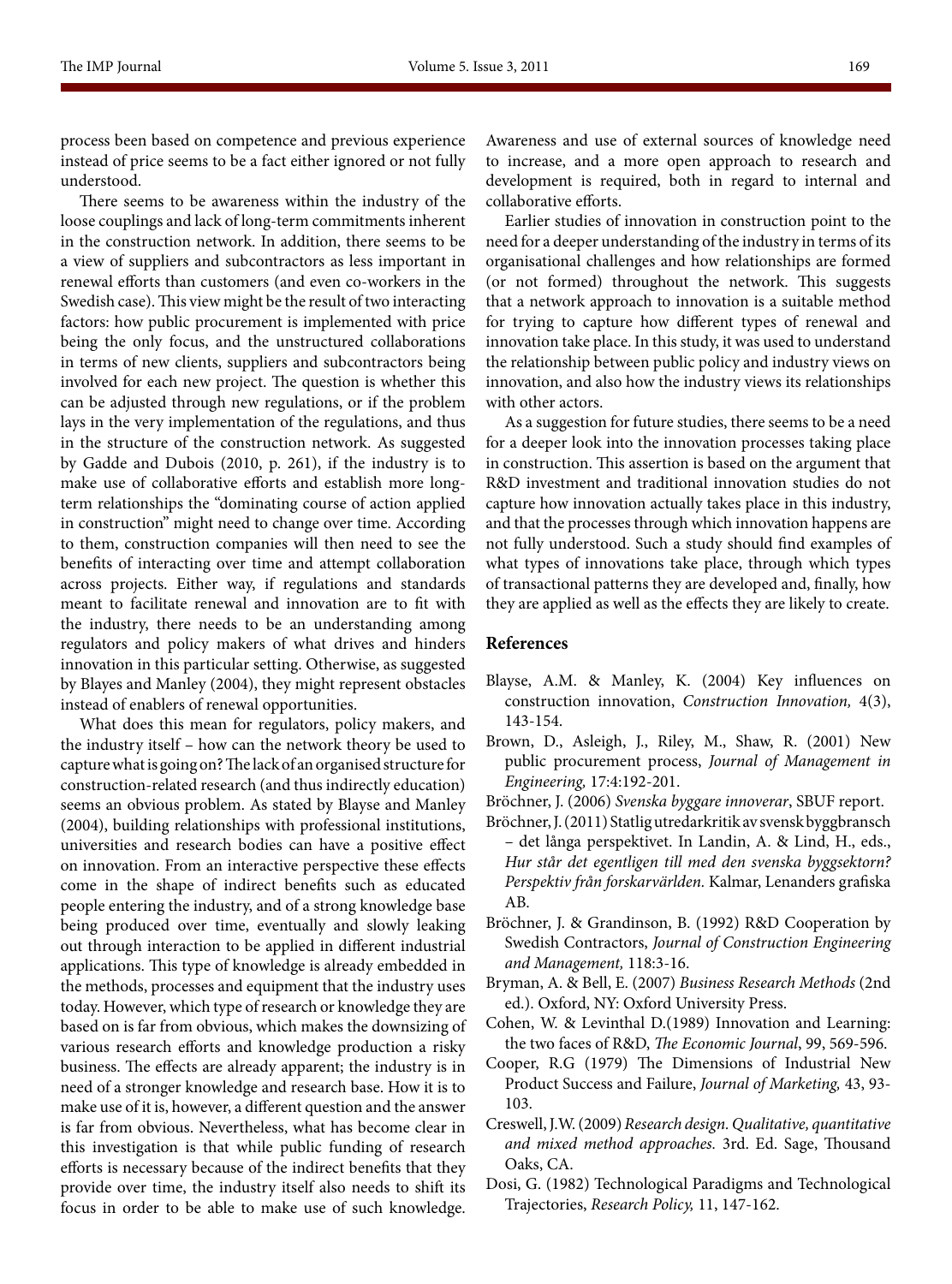- Dougherty, D. (1992) Interpretive barriers to successful product innovation in large firms, *Organization Science,* 3,179-202.
- Dubois, A. & Gadde, L-E. (2002) The construction industry as a loosely coupled system: implications for productivity and innovation, *Construction Management and Economics,* 20(7), 621-632.
- Egan, J.S. (1998) *Rethinking Construction*. Department of the Environment, Transport and the Regions, London.
- Eklund, M. (2007) *Adoption of the Innovation System Concept in Sweden*, doctoral thesis, The Department of Economic History, Uppsala University.
- Espelien, A. & Reve, T. (2007) Hva skal vi leve av i fremtiden? En verdiskapende bygg-, anlegg -, og eiendomsnæring, *Handelshøyskolen BI, Rapport nr.5. 2007.*
- Fairclough, J. (2002) *Rethinking construction innovation and research. A review of Government R&D policies and practices,* Department of Trade and Industry, London.
- Gadde, L-E & Dubois, A. (2010) Partnering in the construction industry –Problems and opportunities, *Journal of Purchasing and Supply Management,* 16, 254- 263.
- Gadde, L-E & Håkansson, H. (2001) *Supply Network Strategies,* Chichester: John Wiley & Sons.
- Gudeman, S. (2001) The Anthropology of Economy, Community, Market and Culture, Oxford: Blackwell.
- Hammarkvist, K-O., (1976) *Köpprocesssen för nya produkter på byggmarknaden,* Economic Research Institute, Stockholm School of Economics.
- Harrison, D. &Waluszewski, A. (2008) The development of a user-network as a way to re-launch an unwanted product, *Research Policy,* 37,115-130.
- Hartmann, A.,Reymen, I.M.M.J. and van Oosterom, G. (2008) Factors constituting the innovation adoption environment of public clients, *Building Research & Information,* 36(5), 436-449.
- Håkansson, H., ed. (1982) *International Marketing and Purchasing of Industrial Goods: An Interaction Approach,* New York: John Wiley & Sons
- Håkansson, H., Laage-Hellman, J., Lundgren, A., Waluszewski, A. (1993) *Teknikutveckling i företaget: ett nätverksperspektiv,* Lund: Studentlitteratur,
- Håkansson, H. & Waluszewski, A. (2002) Managing Technological Development, London: Routledge
- Håkansson, H. & Waluszewski, A. eds. (2007) *Knowledge and innovation in business and industry: The importance of using others,* London: Routledge
- Håkansson, H., Ford, D., Gadde, L-E., Snehota, I., and Waluszewski, A. (2009). *Business in Networks,* Chichester, UK:Wiley
- Ingemansson, M. (2010) *Success as Science but Burden for Business? On the difficult relationship between scientific advancement and innovation,* doctoral thesis, The Department of Business Studies, Uppsala University.
- Koskela L. & Vrijhoef R. (2001) Is the current theory of construction a hindrance to innovation?*Building Research and Information,* 29(3),197-207.
- Landin, A., Malmström, C., Sandberg G., (2011) "Trippelhelix" och byggsektorn. In Landin, A. & Lind, H., eds., *Hur står det egentligen till med den svenska byggsektorn? Perspektiv från forskarvärlden.* Kalmar: Lenanders grafiska AB.
- Lind, H. &Lundström, S. (2007) *Bostäder på marknadens villkor*. Stockholm: SNS Förlag.
- Lind, H. &Lundström, S. (2011) Hur ett affärsmässigt bostadsföretag agerar, *Rapport 2011:1, The Royal Institute of Technology, School of Architecture and the Built Environment, Department of Real Estate and Construction Management.*
- Lundgren, A. (1991) *Technological Innovation and Industrial Evolution,* doctoral thesis, Economic Research Institute, Stockholm School of Economics.
- Lundvall, B-Å (1985) Product Innovation and User-Producer Interaction, Industrial Development Research Series no. 31, Aahlborg University Press.
- Lundvall, B-Å (1988) Innovation as an interactive process: from user-producer interaction to the national system of innovation. In Dosi G., Freeman C., Nelson R., Silverberg G., Soete L. 1988 (eds.) *Technical Change and Economic Theory. L*ondon: Pinter.
- Mankiw, G. (1998) *The Principles of Economics,* TX, US: The Dryden Press.
- Mattsson, L-G., (1978) Impact of stability in supplier-buyer relations on innovative behaviour of industrial markets. In Fisk, G., Arndt, J., Grønhaug, K. (eds.) *Future Directions for Marketing,* Cambridge, MA: Marketing Science Institute.
- Miozzo, M. & Dewick, P. (2002) Building competitive advantage: innovation and corporate governance in European construction, *Research Policy,* 31, 989-1008.
- Mowery, D. & Rosenberg, N. (1979) The Influence of Market Demand upon Innovation: a critical review of some recent empirical studies, *Research Policy,* 8:102-153.
- NOU 2011:6. (Norwegian Official Report) Et åpnere forskningssystem.
- Ny Teknik, Ge byggforskningen en chans att hävda sig, 2011- 01-26:4.
- Pavitt, K. (1991) What makes basic research economically useful?*Research Policy,* 20:109-119.
- Patton, M. Q. (2002.) *Qualitative evaluation and research methods* (2nd ed.). Thousand Oaks, CA: Sage.
- Prop 2008:09:50 (Bill from the Swedish Government) Ett lyft för forskning och innovation.
- Rosenberg, N. (1994) *Exploring the Black Box- Technology, Economics, and History,* Cambridge, UK:Cambridge University Press.
- Reve, T. and Sasson, A. (Forthcoming in 2012) *A Knowledgebased Norway.*
- Seaden, G. & Manseau, A. (2001) Public policy and construction innovation, *Building Research & Information,*